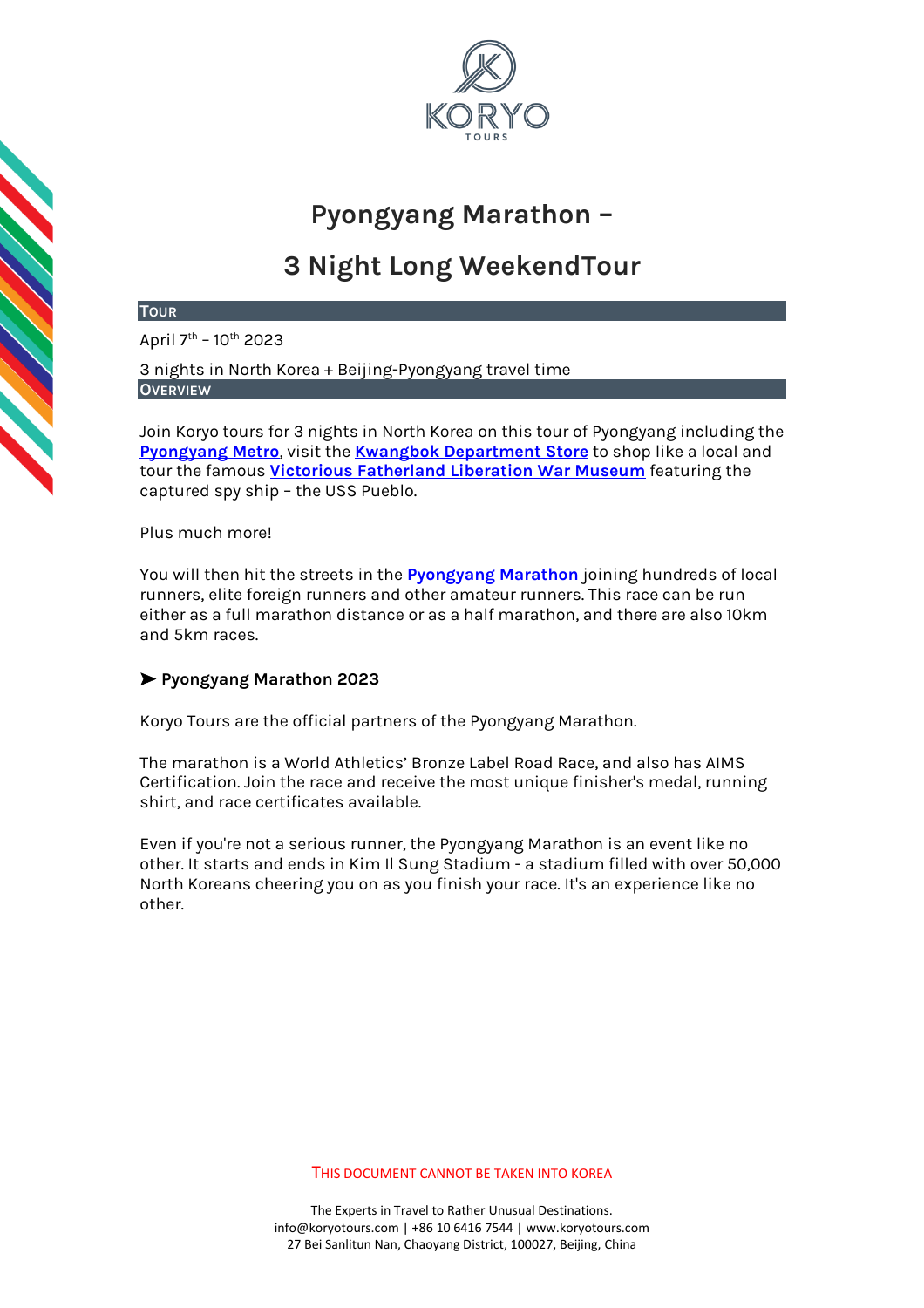

# **DAILY ITINERARY**

# **APRIL 6 - THURSDAY**

**Pre-Tour Briefing** | We require all travelers to attend a pre-tour briefing that covers regulations, etiquette, safety, and practicalities for travel in North Korea. The briefing lasts approximately one hour followed by a question and answer session. Please be punctual for the briefing. You can come early, meet your fellow travelers, pay any outstanding tour fees and browse our collection of Korean art. A proper briefing is an essential part of travel to North Korea.

For Pyongyang Marathon tours, we will hold several briefings - in the morning for those departing by train in the afternoon, and in the afternoon for those departing by flight the next day.

# **AM**

**CONTRACT** 

- Recommended latest arrival in Beijing.
- **10:00 | Train Departure** your briefing will be held at this time in Beijing

**PM**

- **14:00 / 16:00 / 18:00 | Flight Departure - briefings will be held in the afternoon on this day in Beijing at these times, you only need to attend one briefing (exact times offered to be confirmed)**
- **17:00 | Train travelers depart Beijing Station** by domestic sleeper train to [Dandong,](https://koryogroup.com/travel-guide/north-korea-guide-victorious-fatherland-liberation-war-museum) the Chinese city on the border with the DPRK. Please arrange independent travel to the train station and arrive at least an hour and a half early for the train departure.

**Overnight** | Hotel in Beijing not included in the tour for those taking the flight the next day. Contact us for recommendations near our office! Those travelling by train will spend the night on the train.

# **APRIL 7 - FRIDAY**

Arrival day in Pyongyang

**AM**

• **Train transfer at Dandong Station from overnight sleeper train to the Dandong-Pyongyang local train.** Our local representative in Dandong will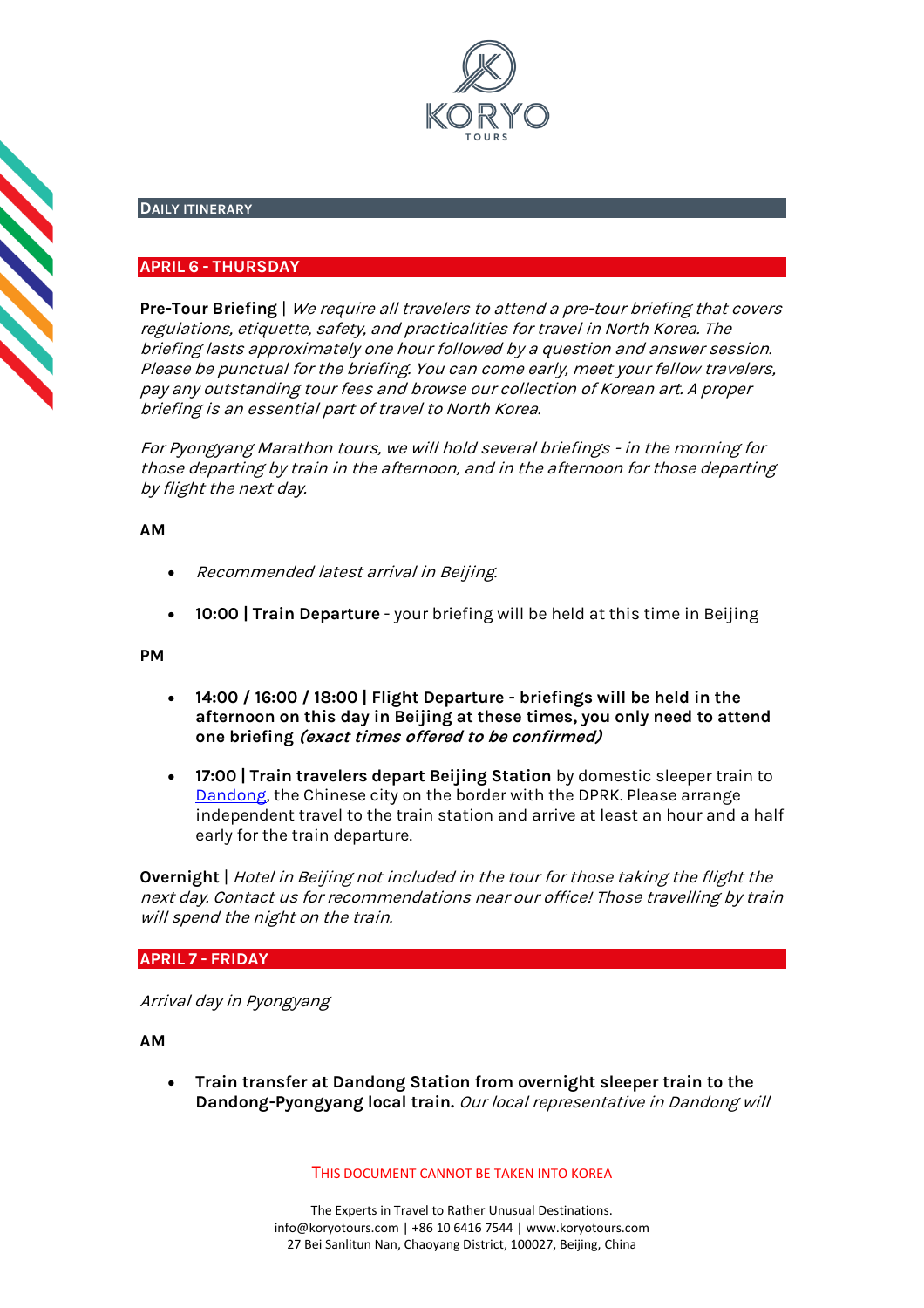

assist with the transfer. Train crosses the China-North Korea border followed by North Korean customs and immigration.

• **Free bus** from the Koryo Tours office to Beijing Capital Airport Terminal 2. Exact time TBC at the pre-tour briefing. Alternatively, meet the group at the Air Koryo check-in counter.

#### **PM**

- Flight departure from Beijing on **Air Koryo flight JS152** at 12:00 pm. A 1.5 hour flight with basic lunch. **Flight times are subject to change**
- **[Arrival to Pyongyang's Sunan International Airport \(FNJ\).](https://koryogroup.com/travel-guide/pyongyang-airport-north-korea-travel-guide-f98cfdb4-ab0f-419c-90a3-93b18280a76b)** DPRK immigration and customs, meet your Korean guides and transfer to the city.
- **Train arrival to Pyongyang Railway Station** expected at 6:45 pm.
- **Mansudae Grand Monument** | Enormous bronze statues of President Kim Il Sung and Leader Kim Jong Il overlooking downtown Pyongyang. A presentation of flowers and bow by the group is customary here (5 EUR). Please note this is a government-administered sight and visits are subject to cancellation. Visits are optional and require a certain dress code (closetoed shoes and covered legs and shoulders).

# **Overnight**

**[Yanggakdo International Hotel](https://koryogroup.com/travel-guide/yanggakdo-hotel-north-korea-travel-guide)[, Pyongyang](http://koryogroup.com/travel-guide/yanggakdo-hotel-north-korea-travel-guide) |** Home away from home for most (but not all!) foreign visitors to Pyongyang, this 47-story hotel is located on an island in the middle of the Taedong River and offers great views of the city. Comfortable rooms and comprehensive leisure facilities: swimming pool, spa, billiards, bowling, gift shops, tea houses and beer brewed on-site.

# **APRIL 8 - SATURDAY**

Pyongyang City Tour

# **AM**

- **Early Morning Run in Pyongyang** | Your chance for a pre-marathon run in Pyongyang! You will have to be up early for this, a good opportunity to give yourself some preparation for the following day's big event. Optional activity, for those that don't participate you can enjoy a sleep in.
- **[National Gift Exhibition Hall](https://koryogroup.com/travel-guide/national-gift-exhibition-house-north-korea-travel-guide)** One of North Korea's two gift exhibition halls, this one houses all of the gifts given to North Korea's leaders from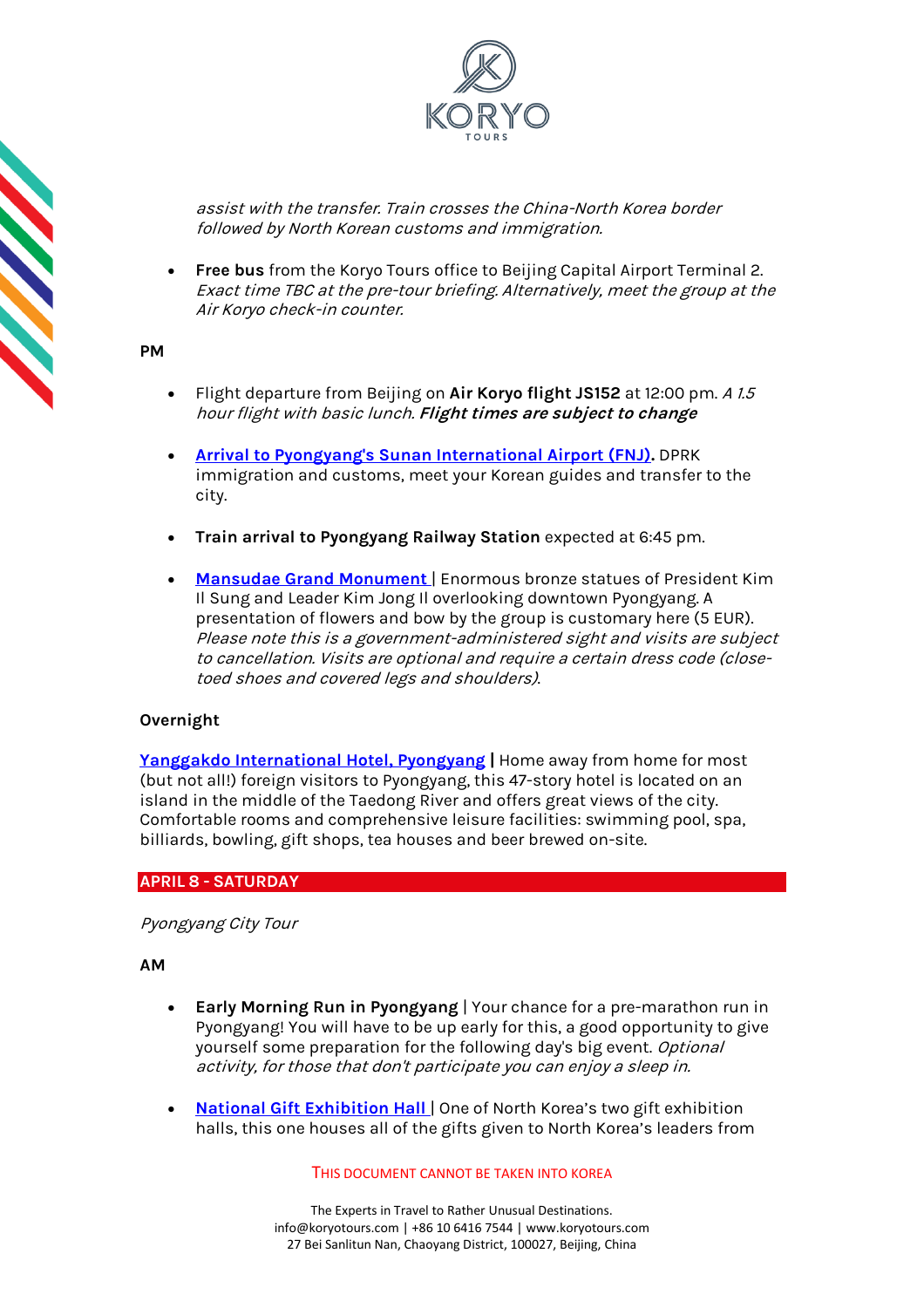

Koreans in North Korea, South Korea and from all over the Korean Diaspora, including items gifted by many well known Koreans.

- **[Mangyongdae Native House](https://koryogroup.com/travel-guide/mangyongdae-pyongyang-north-korea-travel-guide)** | Birthplace and childhood home of President Kim Il Sung. A traditional Korean house in what is today a quiet suburban park.
- **[Pyongyang Metro Tour](https://koryogroup.com/travel-guide/north-korea-guide-the-pyongyang-metro)** | One of the deepest metro systems in the world with stunning artwork reflecting the name of each station. Ride six stations on the Chollima Line.

**PM**

- **[Victorious Fatherland Liberation War Museum](https://koryogroup.com/travel-guide/north-korea-guide-victorious-fatherland-liberation-war-museum)** | Tour this world-class museum led by a local museum guide. Renovated in 2012 and it exhibits the Korean War from the DPRK perspective containing artefacts, documents, photos, and lifelike dioramas. The exterior grounds house the War Victory Monument and displays of Korean People's Army Hero Equipment and captured equipment from the US military, including the **[USS Pueblo](https://koryogroup.com/travel-guide/uss-pueblo-north-korea-travel-guide)**. Central to the understanding of the country today and highlight of the trip.
- **[Tower of the Juche Idea](https://koryogroup.com/travel-guide/the-tower-of-the-juche-idea)** | The tallest stone monument in the world and dedicated to the DPRK's guiding philosophy. Take the elevator to the top  $(5$ EUR ticket) for a panoramic view of Pyongyang.
- **[Party Foundation Monument](https://koryogroup.com/travel-guide/the-tower-of-the-juche-idea)** [|](https://koryogroup.com/travel-guide/the-tower-of-the-juche-idea) Iconic structure featuring the hammer, sickle & writing brush which make up the emblem of the Worker's Party of Korea and represent workers, farmers, and intellectuals.
- **[Golden Lane Bowling Centre](https://koryogroup.com/travel-guide/north-korea-guide-victorious-fatherland-liberation-war-museum) |** Where Pyongyang locals go for their ten-pin fix (2.5 EUR per person per game). Also has billiards and arcade games. Non-bowlers can head next door to the **Kumrung Leisure Centre** for an airgun shooting range (approximately 6 EUR per 20 round cartridge) and some of the best coffee in Pyongyang.
- **[Arch of Triumph](https://koryogroup.com/travel-guide/north-korea-guide-arch-of-triumph)** | A massive archway made for the 70th anniversary of the birth of President Kim Il Sung in 1982 and commemorating the liberation of Korea from Japanese colonial rule in 1945. Larger than its counterpart in Paris.
- **[Kim Il Sung Stadium](https://koryogroup.com/travel-guide/kim-il-sung-stadium-north-korea-travel-guide) & Marathon Route Preview |** Visit the stadium where you will start and finish your race, and then drive the marathon route to familiarise yourself with the roads, turning points and toilet stops.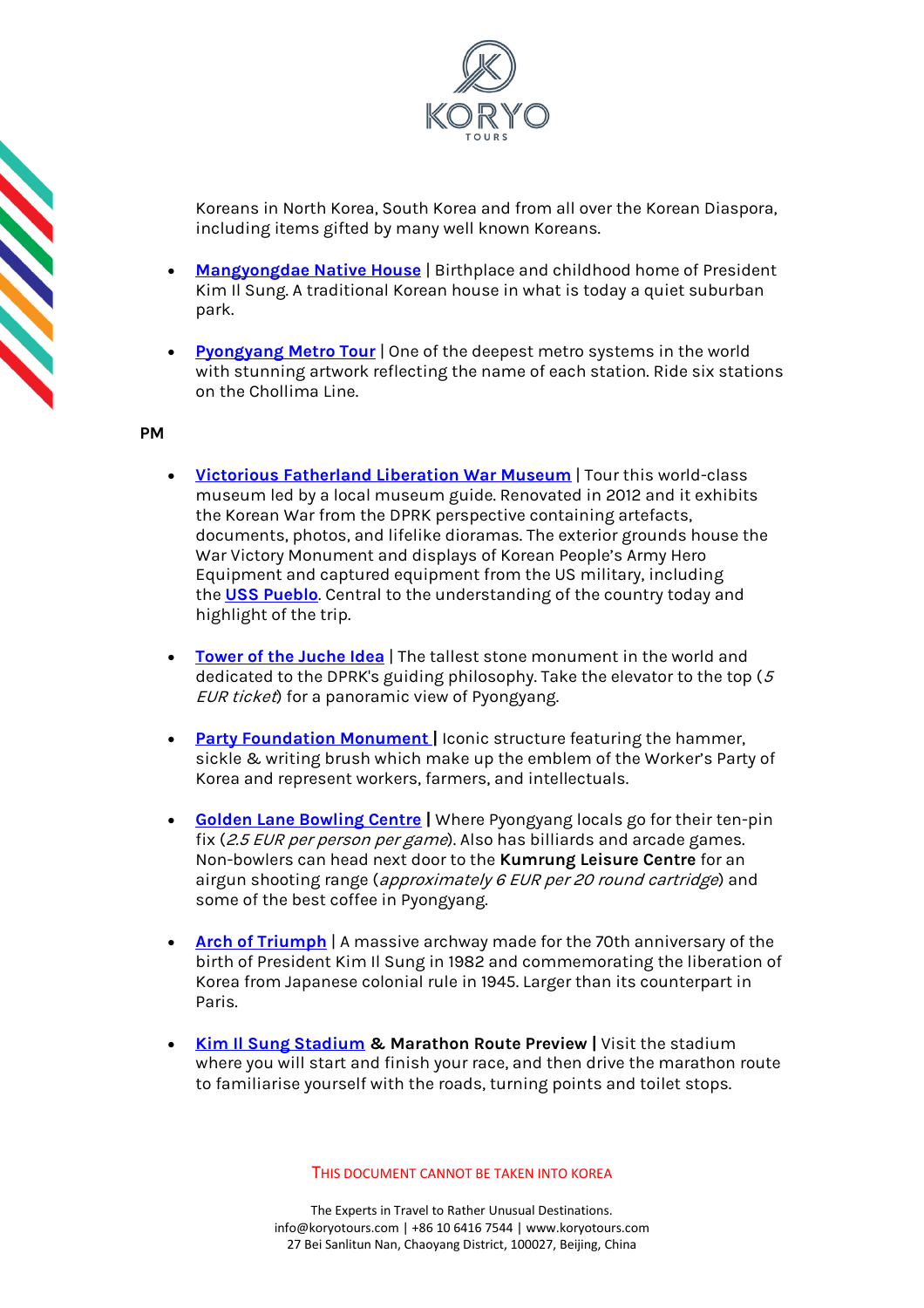



• **[Yanggakdo International Cinema](https://koryogroup.com/travel-guide/yanggakdo-international-cinema-north-korea-travel-guide) |** Optional screening of Run and Run, a DPRK film about marathon runner Yong Ho who faces the physical and mental struggles of marathon participation. After both his father and work unit manager tell him to stop running, he becomes more determined to achieve his marathon dream. The film will be shown at the **Pyongyang International House of Cinema** (80 RMB entry fee paid on the spot). A Koryo Tours exclusive and sure to provide you with motivation ahead of the big event!

**Overnight |** Yanggakdo International Hotel, Pyongyang.

# **APRIL 9 - SUNDAY**

The big event! The Pyongyang Marathon 2023!

# **AM**

• **[The 2023 Pyongyang Marathon](https://koryogroup.com/travel-guide/north-korea-travel-guide-the-pyongyang-marathon)** | This is your chance to run the streets of Pyongyang in the DPRK's largest annual sports event! Join the Full Marathon, Half Marathon, 10km or 5km race — all of which follow a return course that starts and ends in [Kim Il Sung Stadium](https://koryogroup.com/travel-guide/kim-il-sung-stadium-north-korea-travel-guide) in front of a 50-000strong capacity crowd of local Koreans. (runner's guide to Kim Il Sung [Stadium\)](https://koryogroup.com/blog/a-pyongyang-marathon-runner-s-guide-kim-il-sung-stadium)

The full route, which has been certified by both World Athletics and AIMS, leads right through the city centre, past a number of iconic landmarks, and then out into Pyongyang's less urban districts. Don't miss this incredible opportunity to see more of the capital and interact with people along the course.

# **PM**

- **Shower, resting time and lunch |** After the marathon's closing ceremony, we'll be heading back to the hotel to recharge, shower and rest before heading out for a relaxing afternoon in Pyongyang.
- **[Kim Il Sung Square](https://koryogroup.com/travel-guide/north-korea-guide-kim-il-sung-square)** | Pyongyang's central square lined with government ministries, museum and The Grand People's Study House
- **[Foreign Languages Bookshop](https://koryogroup.com/travel-guide/foreign-languages-bookshop-north-korea-travel-guide)** | Store selling Korean publications translated into English, German, French, Russian, Chinese, and Spanish. Also pick up DVDs, postcards, and small works of art.
- **[Kwangbok Department Store](https://koryogroup.com/travel-guide/north-korea-guide-kwangbok-department-store-supermarket)** | Opportunity to us[e Korean currency](https://koryogroup.com/travel-guide/where-can-i-get-north-korean-currency-north-korean-money-faqs) and shop with the citizens of Pyongyang! Try the snack stand on the first floor for some of Pyongyang's best local eats.